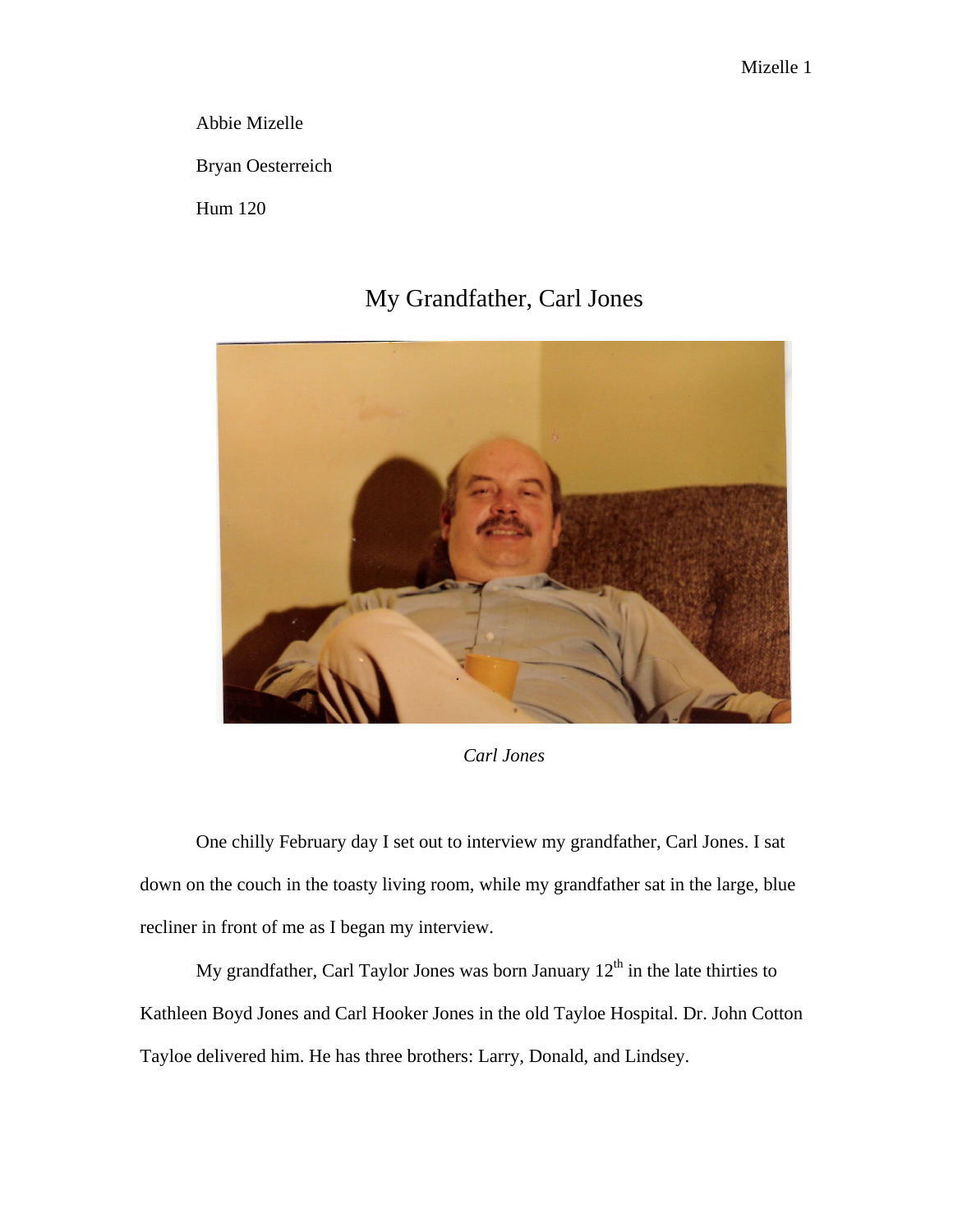Carl started school in 1946 at John Small School. Grades one through six was held here. After attending John Small School, he went to the old Washington High School on  $2<sup>nd</sup>$  street. Schools were still segregated during this time. While in school my grandfather was involved in an assortment of sports. He played midget football for two years at John Small School. The team only played three games. One game was tied and two games were lost. In high school he played one year of junior varsity football and one year of junior varsity basketball. His sophomore, junior, and senior years, he played varsity football, basketball, and track. In 1956, his senior year, the varsity football team played for the state championship, but did not win.

In 1957, during the Cold War, Carl was drafted into the US Army along with Skybo Langley, Jack Warren, Kenneth Woolard, Cecil Mason, McCoy Lamb, and John Tetterton, who all were from Washington. They left the Beaufort County Court House on a bus headed to Raleigh. That night they slept in the YMCA. The following day they took a bus to Fort Jackson, South Carolina. While in Fort Jackson everyone was examined. Kenneth Woolard needed glasses. Kenneth was sent to the main post in Fort Binning, Georgia, because of his need for glasses. Later he was sent to France. Everyone else was sent to Sand Hill in Fort Binning, Georgia for basic training. Here, my grandfather learned to fire a 155 Howitzer and was trained to survive in extremely cold weather. He also learned to fire a bar gun. While firing this gun one day the gun got hot from so many rounds being fired. The bipod slid down, so he straddled the gun to tighten the bipod and the gun went off. "That scared the you know what outta me." After basic training, everyone was granted a five day leave with two days travel time for Christmas.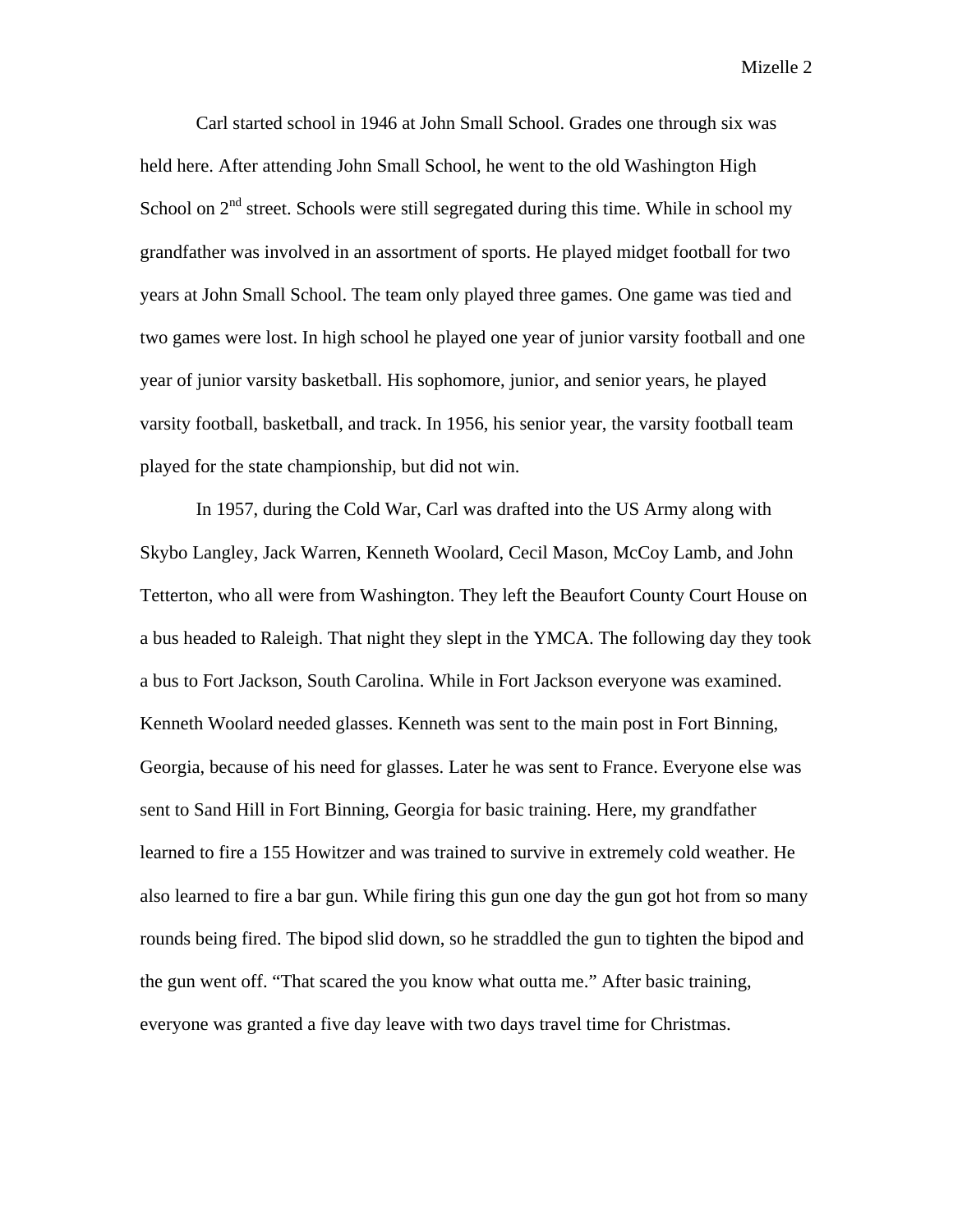

*A 155 Howitzer* 

In 1958, a train took my grandfather and his troop from Fort Binning, Georgia to Savannah, Georgia. On March 15, 5,000 troops boarded the ship "The Patch" to set sail for Germany. While on the ship everyone was required to do physical training, which consisted of jumping jacks and squats. As the ship traveled further out to sea, the waters became rough. Some waves were 35 to 40 feet. Two or three guys broke their arms during physical training; therefore it was discontinued for the rest of the trip. The sleeping quarters in the ship were very small. My grandfather said, "The duffle bags were stacked about seven feet high in the middle of the quarters and everything you owned was in there. The trip was miserable." The beds were six bunks high. My grandfather was assigned the top bunk. He said, "I'd always hit my head on the steam pipes, but I was glad I had the top bunk. One guy would throw up and it was like a domino affect.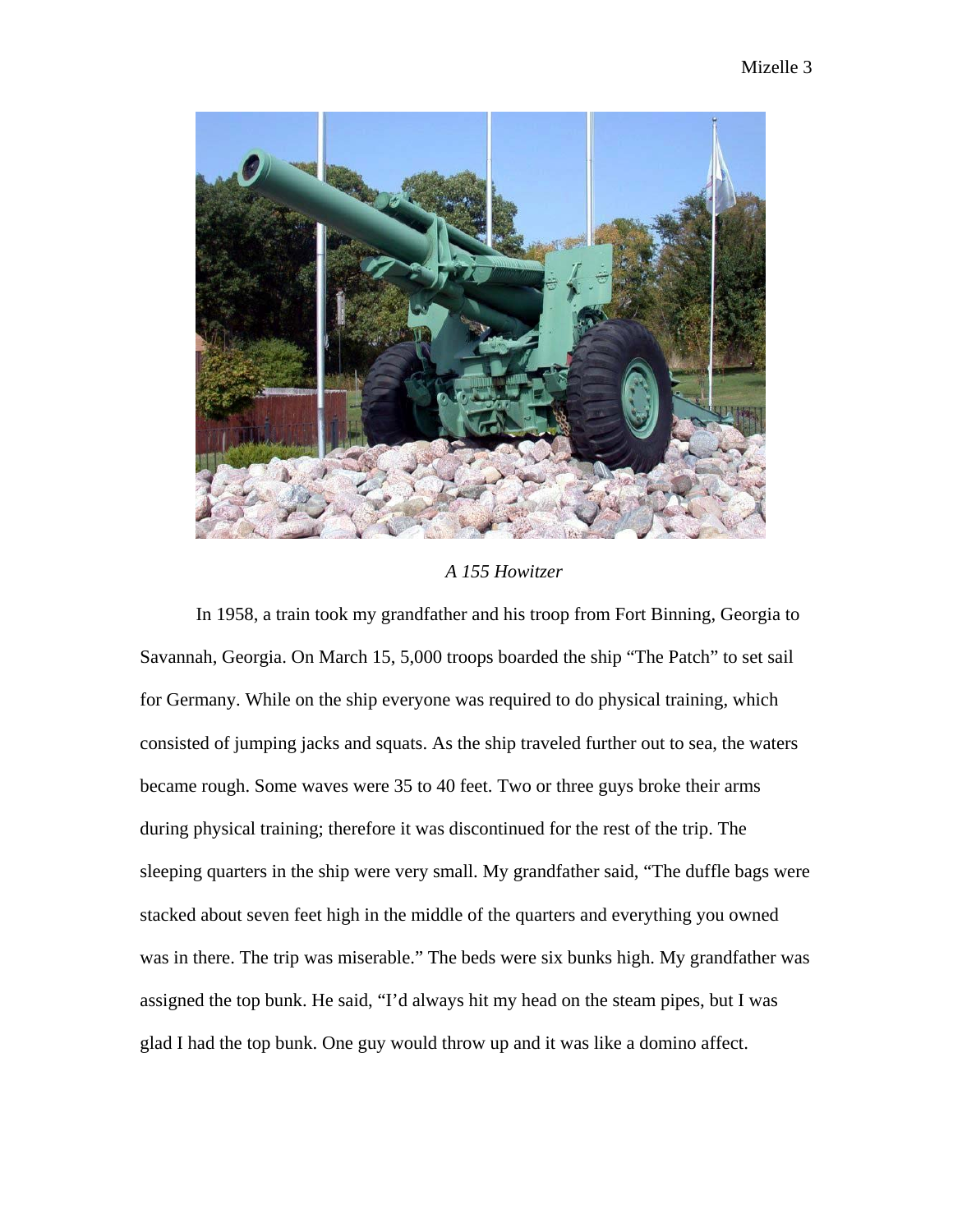Everyone below me would have puke on them from the person above them." The trip took about nine to ten days. "The first thing we saw was an Esso station (gas station)."

After unloading the ship, everyone boarded a train for a two day ride to Kitzingen, Germany. It was freezing cold, but they made it to their living quarters. The living quarters were used by German soldiers during World War II. Weapons were then issued and orders were given to go to the stag area for weapon training. After the weapon training was completed, they were sent to Grafenwoehr, which were the training grounds that Rammel the Desert Fox used to train his soldiers during World War II. Here the Russians were observed. When the Russians moved their troops, my grandfather and his troops moved also. He referred to this as being like a "chess game." One cold night, my grandfather and some of his friends went to the Hillbilly Bar. A huge brawl broke out. My grandfather fought with his back against the bar. A man was hiding under the bar with a hammer. When Carl's foot came close enough, he smashed it with the hammer. The MPs came and broke the brawl up and put everyone but my grandfather in prison. They could not see him, because he was lying under the bar with his throbbing, swollen foot. Carl was on sick call, because he could not fit a combat boot over his foot. He was put on light duty for one week and was in charge of the latrine (bathrooms). While cleaning the latrine one day, one of the faucets was leaking. He tried to fix it, but didn't. He finally got so frustrated with the aggravating sound that he broke the faucet and accidentally slit his wrist. "Blood squirted everywhere when my heart would beat." He was sent to a German doctor to sew up his wrist and artery.

A few months after the latrine incident, the barracks had football tryouts. Carl and Skybo tried out for the team. They ended up making the team for the Kitzingen Saints.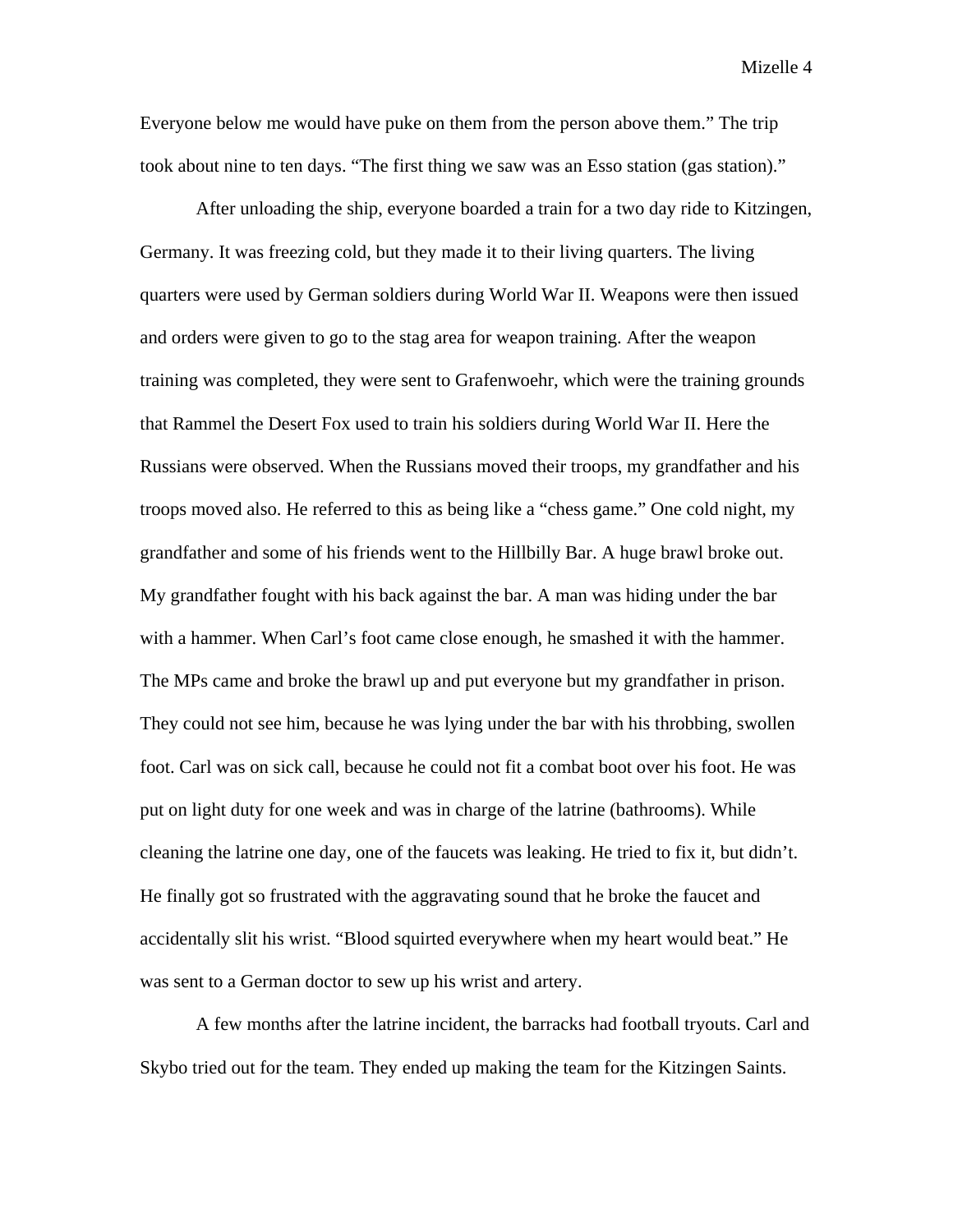They were on temporary duty while playing football. Out of everyone on the team Carl and Skybo were the only members of the team that had played football in high school. Games were played in Nuremberg Stadium. This stadium was used as a marching ground by Hitler.



*An overview of Nuremberg Stadium* 

After football season, Carl and Skybo were put back on duty in Grafenwoehr. While on duty, Carl was in the advance party. The advance party consisted of ten to twelve men. "A German boy came to base camp one day and asked if we wanted some beer. Of course we said yes. He brought us back beer. It was bitter cold. The average temperature was about five to ten degrees. Instead of sleeping outside we rented rooms from our "beer boy's" family. The wife would cook us breakfast every morning. We stayed with this family for about three or four days." If they had stayed in their tent they would have risked getting run over by the convoy trucks, which were unable to see the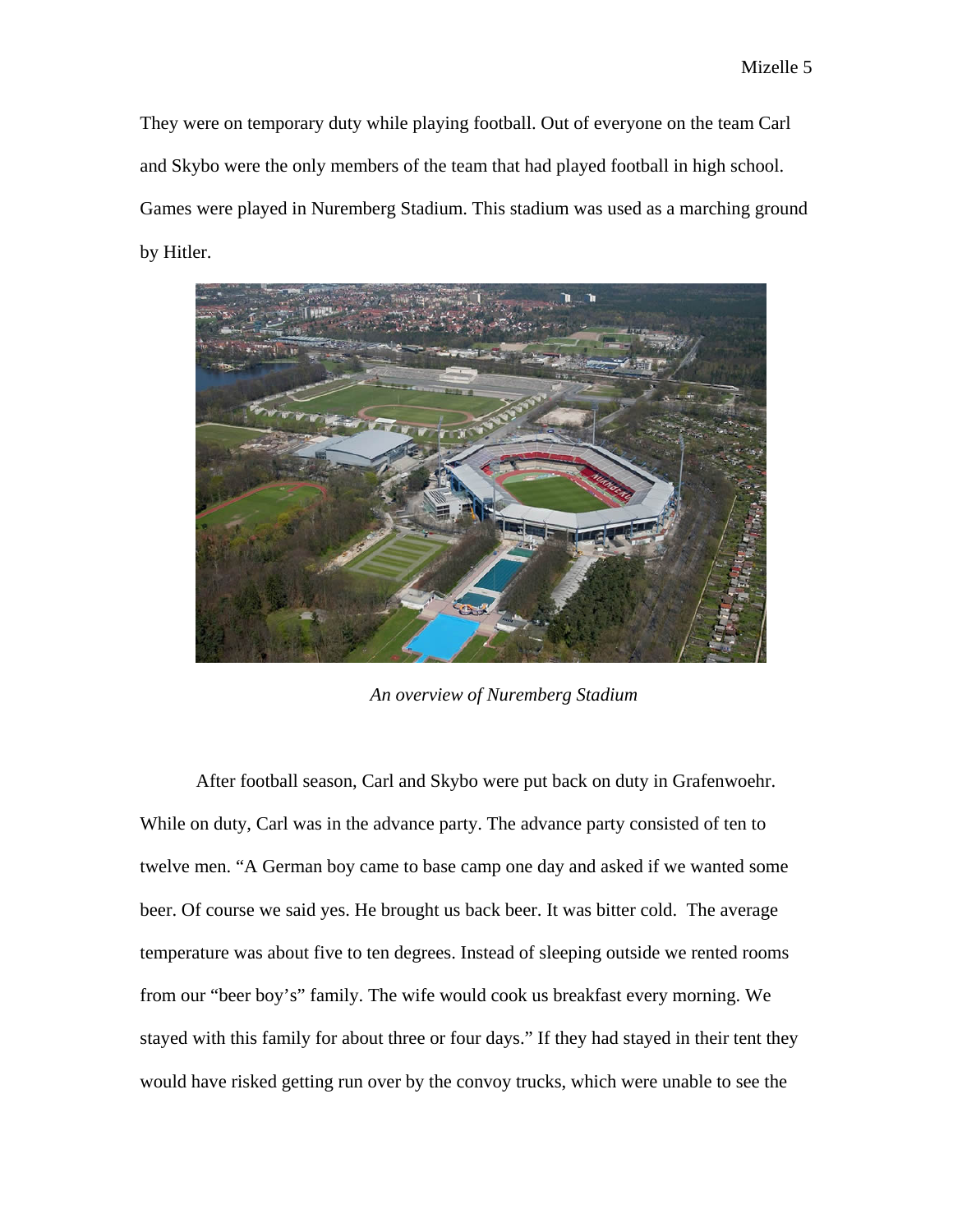snow covered tents. They were close to the Czechoslovakia boarder. They accidentally crossed into the communist country, which could have cost them their lives, but they were lucky enough to make it back into Germany.

A few months later, in August of 1959, my grandfather boarded "The Upsure" to set sail for the United States. "The beautiful blue ocean was calm, unlike the trip to Germany. The light blue sky was filled with lazy clouds and seemed to collide with the ocean in the distance." This boat ride was filled with sun tanning and reading books, not vigorous training drills. "It was like a cruise." The boat headed for a port in New York. Everyone's first sight was the Statue of Liberty. The boat then began to turn away from the port and had to go back for a man who had fallen overboard. "Everyone's heart dropped, because they were so anxious to get back on to American soil."

After getting off of the ship in the cool comfortable weather, Carl rode to the airport. "The airplanes were crappy looking, but I got on one anyway." The plane headed for Fort Jackson, South Carolina. The humidity was 100% and the temperature was 105 degrees as they unloaded the plane. "It felt like walking into an oven." He stayed one week here to be processed out of the army and to muster his out pay. After this process was complete, Jack decided to take a bus back to Washington, North Carolina. Carl and Skybo decided to hitchhike their way back home. Before Jack left he said to Carl and Skybo, "Tell everyone I'm on my way when y'all get back home." Then Carl and Skybo went to the PX (the store on base) and bought pants and shirts with a palm tree print. They changed in the back of the store and tossed their army uniforms in the trash. "Skybo and I looked like Cramer off of Sinfeld." Back in those days' people would pick up men who were in service. An eighteen wheeler picked them up and hauled them from Fort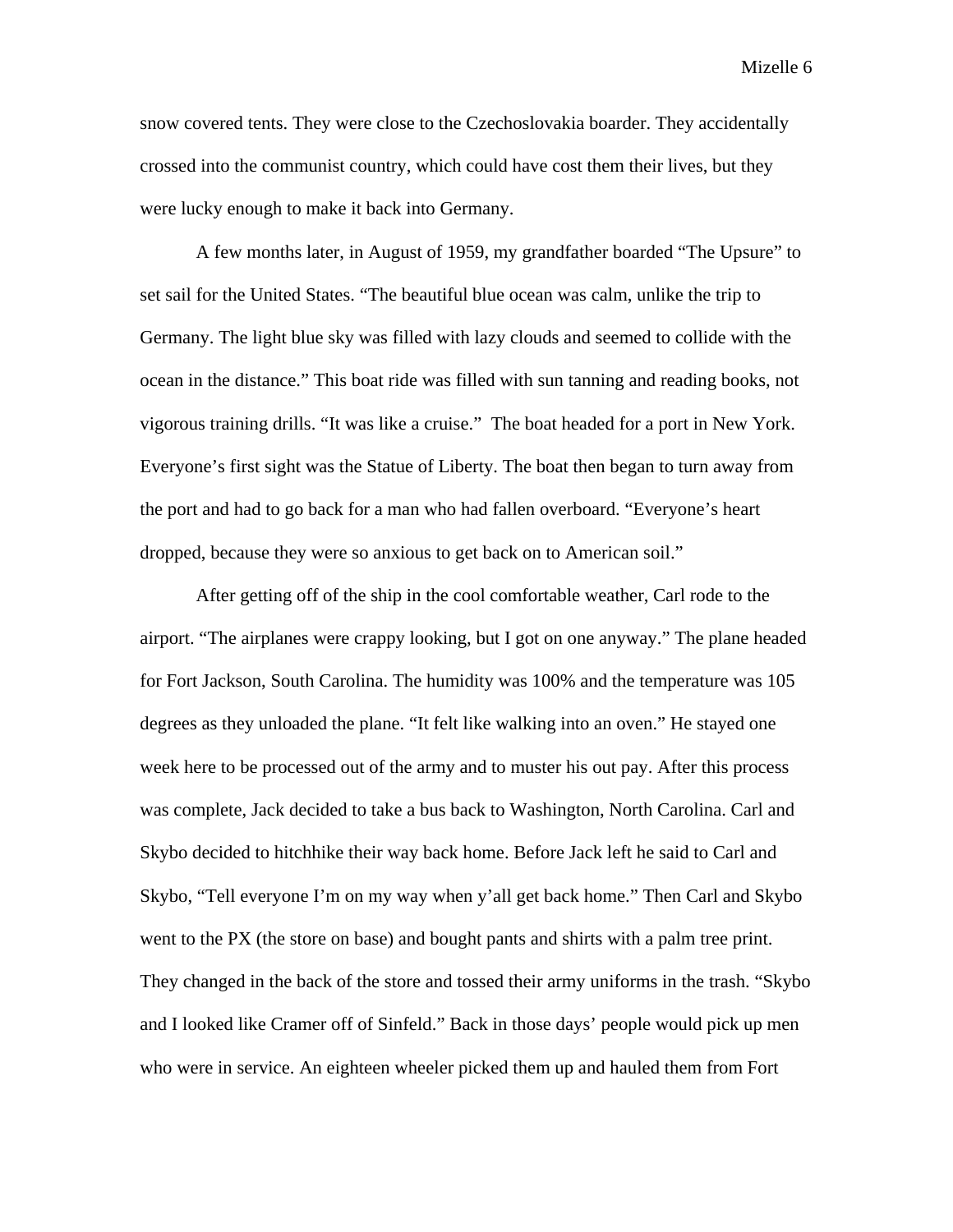Jackson, South Carolina to Fayetteville, North Carolina. They had a friend that lived in Fayetteville so they went to use the pay phone and did not know that the phone system had changed to the dial system. They were unable to get in touch with their friend so they tried thumbing to Washington, North Carolina again. A sergeant from Fort Bragg in a 1955 fire red Chevy picked them up and carried them to Dunn, North Carolina. Night was approaching so they got a hotel room from the only hotel in town. The next morning they set out on their mission to thumb their way back home. They were unsuccessful, so they rented the room for another night. The next morning, they called a friend in Washington, North Carolina. "Dag on if Jack hadn't already made it home." Jack drove to Dunn, North Carolina and picked up Carl and Skybo and took them home.

In 1970, my grandfather met my grandmother. Both of them were working for a financial company. My grandfather worked for the office in Washington and my grandmother worked for the office in Greenville. My grandfather would have to go to the Greenville office for meetings and my grandmother would be sitting at the front desk. "She was the prettiest thing I ever laid eyes on." They got married November 13, 1971. My grandmother had two children from a previous marriage, my Uncle Rob and my mother, Jane. Carl raised them like they were his own. On April 12, 1972, my Aunt Paige was born. My grandfather worked for the same finance company for 42 years.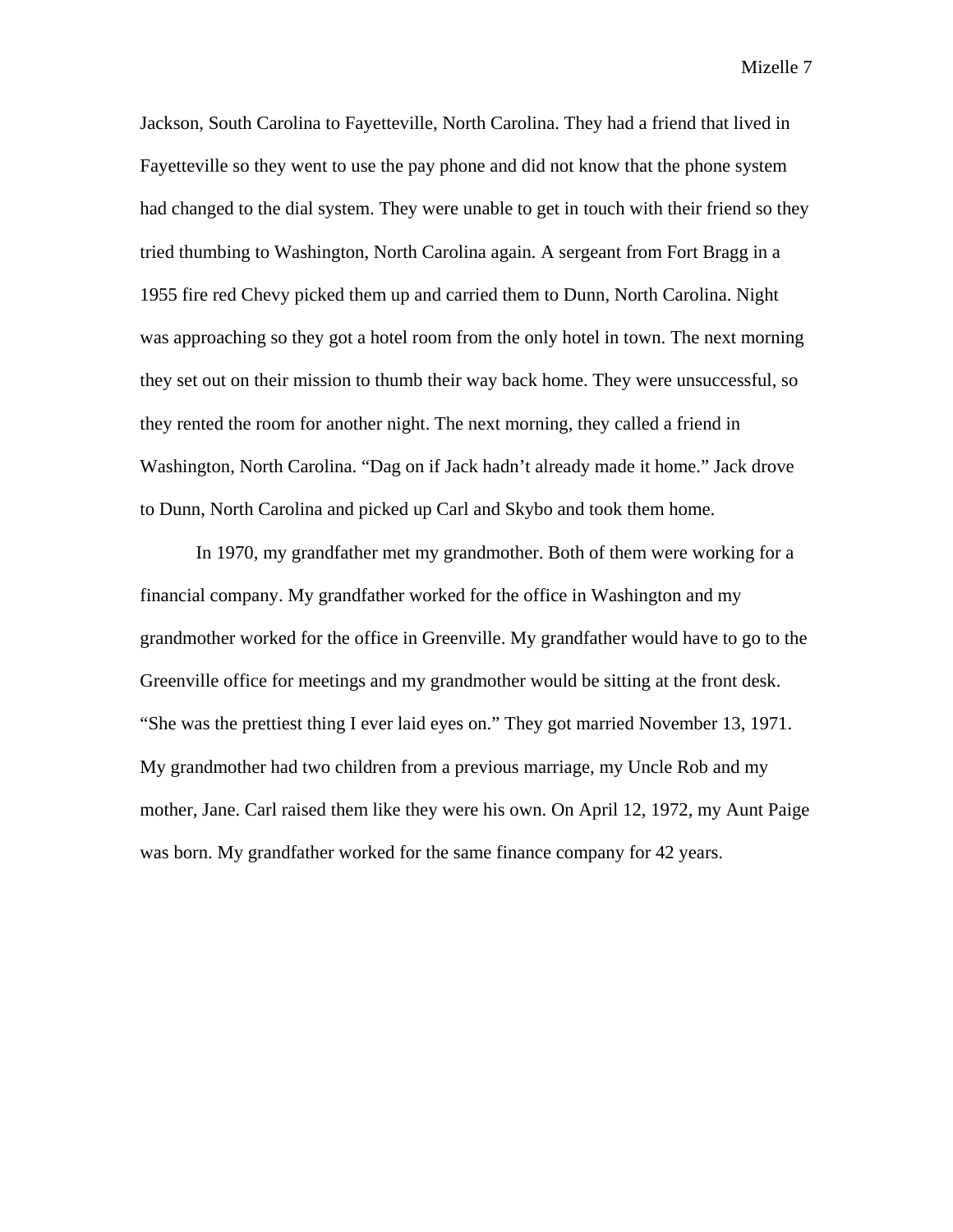

## *Carl and Cathy*

Carl has four grandchildren, me, my brother (Tyler), and my two cousins (Josh and Emma). I am nineteen. Tyler is sixteen. Josh is five. Emma is one. He is very fond of us all. When Tyler and I were younger, my grandfather would put shaving cream all over his hairless head and all over his face. Then he would sneak out of the back door and come around to the front door and knock. My grandmother knew what he was up to, so she would make Tyler and I answer the door. He would scare the mess out of us. After a few times of this joke, Tyler and I would catch on when we heard the shaving cream can dispersing shaving cream in the bathroom. Tyler and I would then go out the front door and try to scare him. Now he tries this little joke on Josh. He also would tell Tyler and I about a ghost that lived in the house when we would spend the night over there. He said her name was Ms. Davis and she owned the house before they did. According to him she was murdered in the bathroom. When Tyler and I would go to sleep he would make howling noises down the hall and go outside and tap on the windows. Another thing he would tell Tyler and I was there were alligator-like monsters that lived in the Oakdale